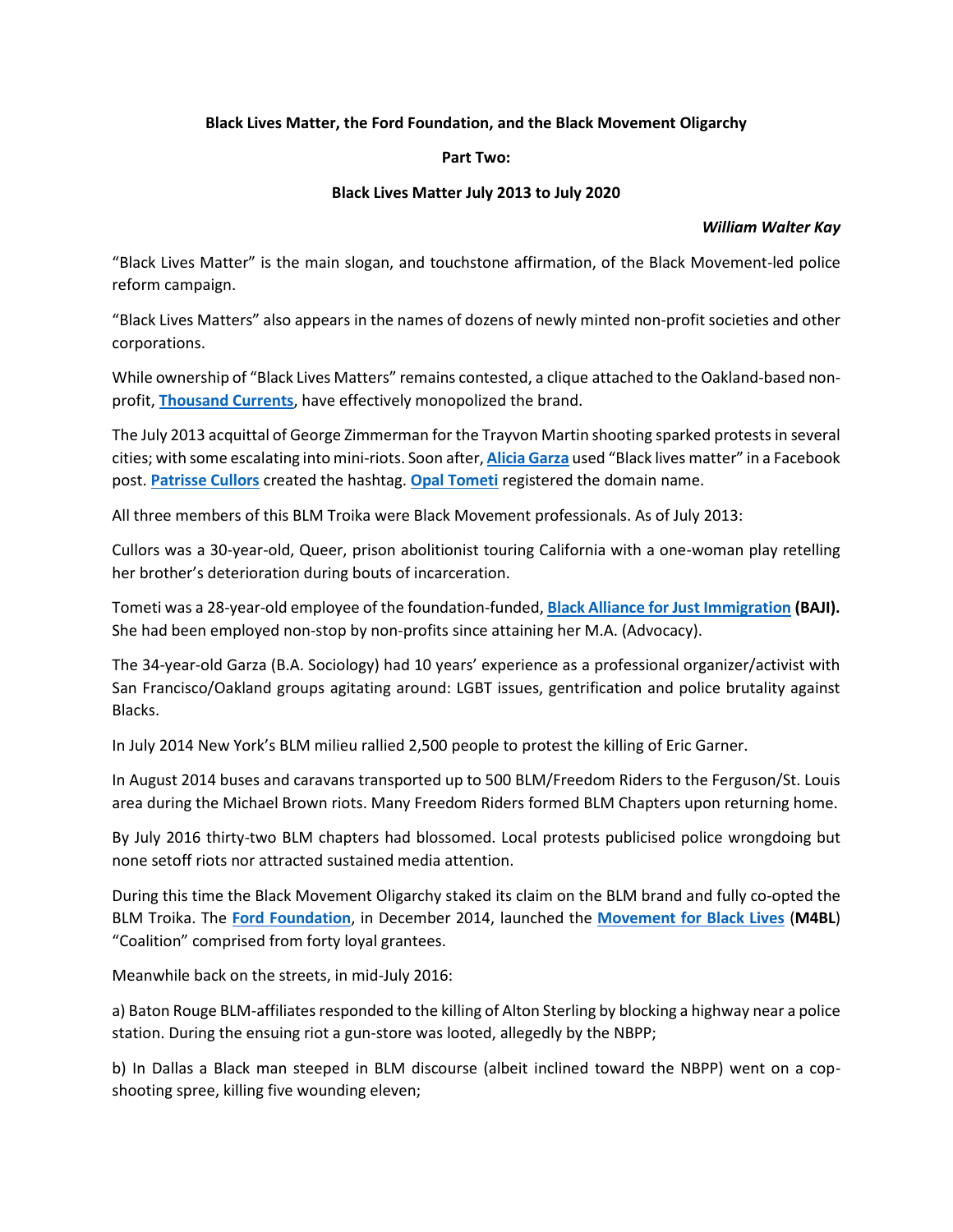c) Minneapolis BLM incited a riot in retaliation for the killing of Philando Castile. A busy highway was blocked at nightfall. Masked protestors openly drank alcohol. Speakers lionised those willing to get arrested. Projectiles, including improvised firecrackers, were thrown at police and motorists;

d) In Baton Rouge another Black Separatist went on a cop-shooting spree, killing three, wounding seven.

On July 19, 2016 the **Ford Foundation** and several other philanthropies kicked-off the **[Black-led](https://borealisphilanthropy.org/grantmaking/black-led-movement-fund/)  [Movement Fund](https://borealisphilanthropy.org/grantmaking/black-led-movement-fund/)** with a collective multi-year pledge to give **M4BL** \$100 million.

[On September 7, 2016,](https://www.pr.com/press-release/686434) the BLM Troika surrendered the BLM brand to the international aid charity, [Thousand Currents](https://thousandcurrents.org/) (TC, est. in 1984 as IDEX, changed name in 2016). [Under this agreement:](https://thousandcurrents.org/idex-and-black-lives-matter-announce-global-partnership/)

"*…IDEX provides fiduciary oversight, financial management, and other administrative services to Black Lives Matter. As a 501 c 3 public charity IDEX can receive grants and tax deductible donations on behalf of BLM.*"

TC had not hitherto been an important Black Movement actor; even its' [Black-led creds are debatable.](https://web.archive.org/web/20200616222408/https:/thousandcurrents.org/board-of-directors/) Previously, TC had promoted eco-agriculture in Africa and Asia. (Little money ever left Oakland.)

TC's budgets doubled post-2016. TC's overall operations raised \$5.9 million in 2019 from scores of foundations (Packard, MacArthur, and UBS). The 2016 Agreement lifted TC's Black board members up to the Black Movement's Mount Olympus; albeit on the tailfins of the BLM Troika.

As of June 30, 2017 TC had \$2.4 million in its [BLM fund;](https://www.influencewatch.org/app/uploads/2020/07/Thousand-Currents-Audit-2019.pdf) and, had by that time released \$2 million from said fund. Over the next year they released another \$1.9 million from this fund, yet raised enough to end with \$2.6 million. Another \$1.8 million was released in 2019. On the eve of the George Floyd riots TC's BLM fund stood at \$3.6 million. [Monies disbursed from TC's BLM fund went 83% to head office salaries](https://dailycaller.com/2020/06/18/black-lives-matter-spending-millions-travel-consultants/)  [and consultants etc. Only 6% went to BLM Chapters.](https://dailycaller.com/2020/06/18/black-lives-matter-spending-millions-travel-consultants/)

On February 2018 TC hired **[Kailee Scales](https://www.facebook.com/kailee.scales)** to run their BLM operations at \$140,000 per year. (Scales still lists herself as Senior Managing Director at Teach America – another \$100,000 per year.)

In the 1990s Scales was a Brooklyn-based Democratic Party fundraiser. From 2000 to 2020 she worked in senior capacities at 8 different non-profits including one led by Swedish Royalty. As a former professional climate activist, Scales dreams of "*paving the way for sustainable legacy building*" at BLM. Scales launched a BLM-funded Fine Arts program. She uses the word "global" a lot.

Scales is Managing Director of: **Black Lives Matter Network Action Fund** *and* **Black Lives Matter Global Network Foundation Inc.** Both entities were incorporated in Delaware after the 2016 Agreement with Thousand Currents; the latter at the curiously late date of [October 16, 2017.](https://icis.corp.delaware.gov/Ecorp/EntitySearch/NameSearch.aspx) Neither has tax exempt charitable status.

Between February 2018 and May 2020 (under Scales' command) functioning BLM Chapters shrank from 32 to 10. Los Angeles, Detroit, Minneapolis and Philadelphia remained stalwarts although the latter was all-volunteer. BLM New York, BLM St. Louis and BLM Cincinnati quit in protest of Head Office manipulations and appropriations. The closest a BLM demo came to a riot during this period was the March 2018 Stephon Clark protest in Sacramento where a highway was blocked and fighting broke out after a vehicle hit a protestor.